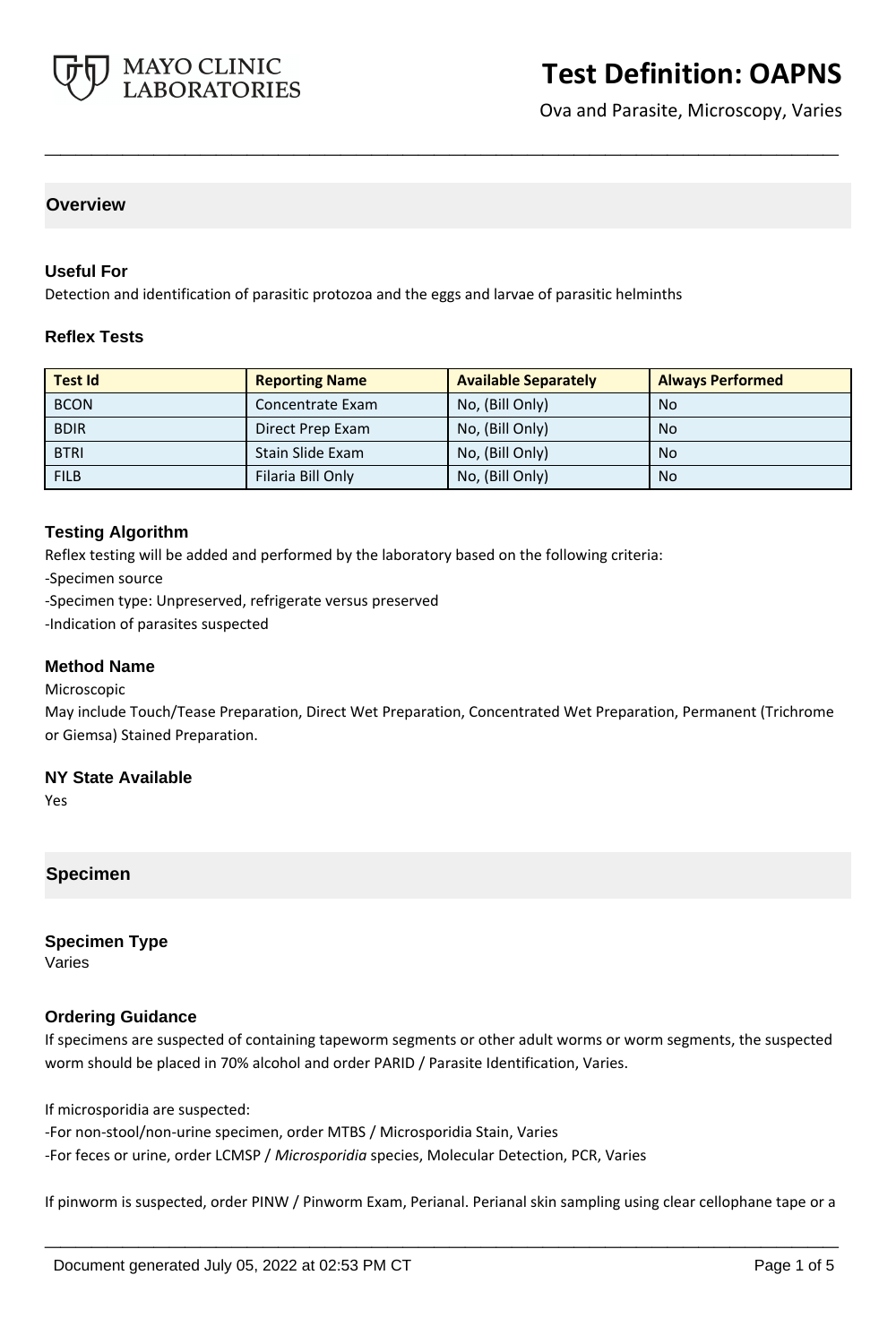

Ova and Parasite, Microscopy, Varies

SWUBE device is required for this test.

Urine specimens should be sent for SHUR / *Schistosoma* Exam, Random, Urine or TVRNA / *Trichomonas vaginalis*, Nucleic Acid Amplification, Varies as applicable.

**\_\_\_\_\_\_\_\_\_\_\_\_\_\_\_\_\_\_\_\_\_\_\_\_\_\_\_\_\_\_\_\_\_\_\_\_\_\_\_\_\_\_\_\_\_\_\_\_\_\_\_**

If scabies is suspected, submit skin scrapings and order PARID / Parasite Identification, Varies.

Duodenal aspirates, small bowel aspirates, or colonic washings should be placed in Ecofix in a ratio of 1:1 and order OAP / Ova and Parasite, Concentrate and Permanent Smear, Microscopy, Feces.

For preserved stool analysis, order OAP / Ova and Parasite, Concentrate and Permanent Smear, Microscopy, Feces.

#### **Necessary Information**

Specify on the order if a specific parasite is suspected.

Indicate source on the label of the specimen.

#### **Specimen Required**

**Specimen Type:** Bile **Container/Tube:** Sterile container **Specimen Volume:** Entire collection

**Specimen Type:** Bone marrow **Container/Tube:** Lavender top (EDTA) and/or slides **Specimen Volume:** 4 mL **Collection Instructions:** 1. Bone marrow and/or slides will be accepted for this test.

2. If submitting slides with EDTA tube, label and bag specimens together. Send refrigerate as one collection.

**Specimen Type:** Spinal fluid **Container/Tube:** Sterile container **Specimen Volume:** 1 mL

**Specimen Type:** Fluid, abscess, drainage material **Sources:** Abdominal, ascites, brain, cyst, (also specify location of cyst) liver, lymphatic, peritoneal, splenic **Container/Tube:** Sterile container **Specimen Volume:** 15 mL **Collection Instructions:** 1. Place half of collection into preservative (Ecofix or PVA and Formalin) in a ratio of 1:1. 2. Place other half of collection in a sterile container.

**\_\_\_\_\_\_\_\_\_\_\_\_\_\_\_\_\_\_\_\_\_\_\_\_\_\_\_\_\_\_\_\_\_\_\_\_\_\_\_\_\_\_\_\_\_\_\_\_\_\_\_**

3. Label both specimens, bag together, and send refrigerate as one collection.

**Specimen Type:** Respiratory **Source:** Bronchial washing, bronchoalveolar lavage, sputum **Container/Tube:** Sterile container **Specimen Volume:** Entire collection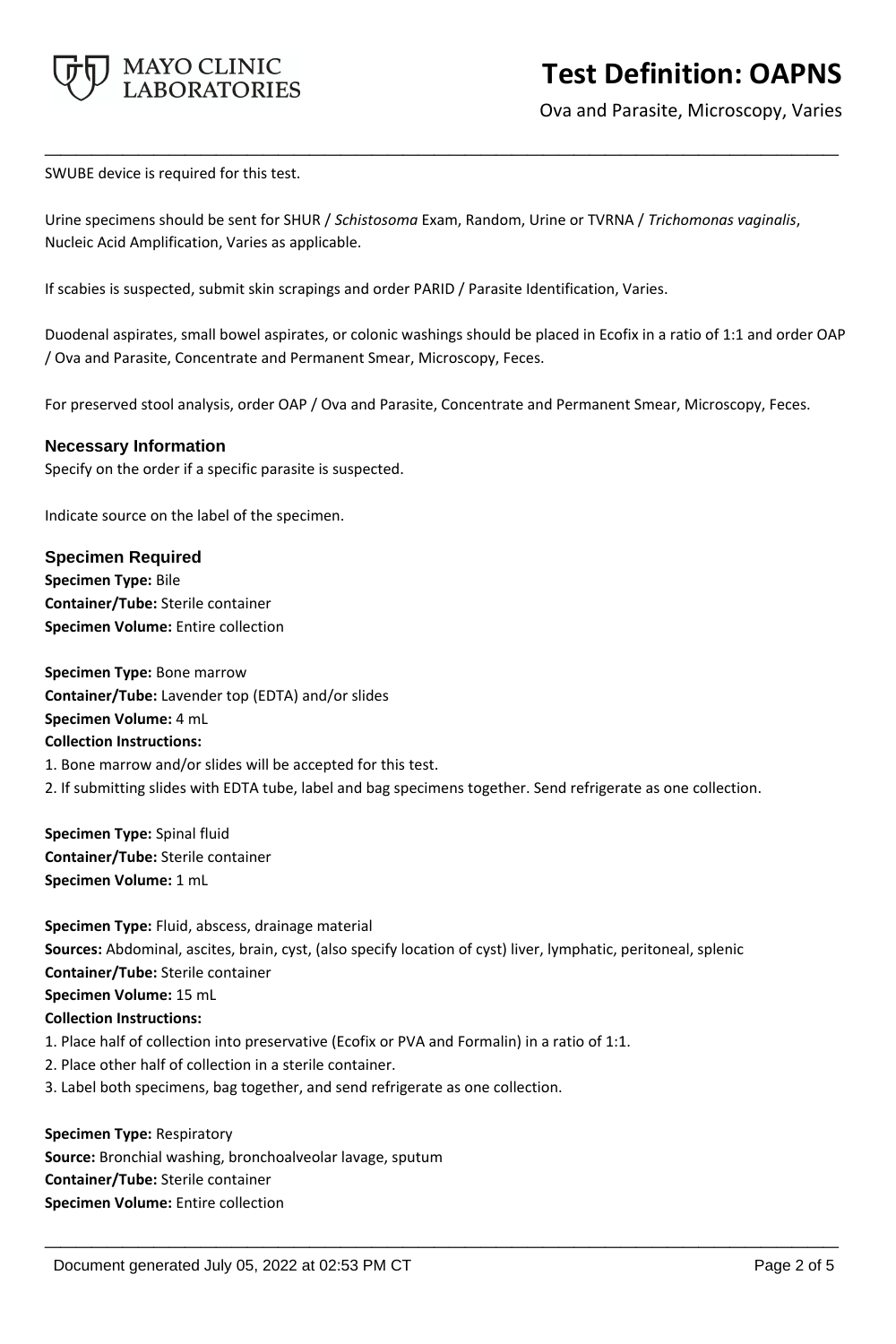

Ova and Parasite, Microscopy, Varies

**Specimen Type:** Tissue

**Sources:** Bladder, brain, colon, intestine, liver, lymph node, lung, muscle, rectal, spleen

**Container/Tube:** Sterile container

**Specimen Volume:** 5-10 mm

**Collection Instructions:** Place specimen in 1 to 2 drops of sterile saline to keep tissue moist.

#### **Forms**

If not ordering electronically, complete, print, and send a [Gastroenterology and Hepatology Client Test Request](https://www.mayocliniclabs.com/it-mmfiles/gastroenterology-and-hepatology-test-request.pdf) (T728) with the specimen.

**\_\_\_\_\_\_\_\_\_\_\_\_\_\_\_\_\_\_\_\_\_\_\_\_\_\_\_\_\_\_\_\_\_\_\_\_\_\_\_\_\_\_\_\_\_\_\_\_\_\_\_**

## **Specimen Minimum Volume**

Respiratory specimens, spinal fluid, abscess, or drainage material: 0.5 mL Tissue: 3 mm

## **Reject Due To**

All specimens will be evaluated at Mayo Clinic Laboratories for test suitability.

## **Specimen Stability Information**

| Specimen Type | <b>Temperature</b>       | <b>Time</b> | <b>Special Container</b> |
|---------------|--------------------------|-------------|--------------------------|
| Varies        | Refrigerated (preferred) | 5 davs      |                          |

## **Clinical & Interpretive**

## **Clinical Information**

A variety of different parasites may be found in specimens other than stool (eg, respiratory specimens, liver cyst aspirates or abscesses, and tissues). These parasites may include protozoa (microscopic unicellular eukaryotes) and helminths (worms). Infection is often asymptomatic but possible signs and symptoms of infection include cough, fever, bloody sputum, skin lesions, and abdominal pain.

## **Reference Values**

Negative If positive, organism identified

## **Interpretation**

A positive result indicates the presence of the parasite but does not necessarily indicate that it is the cause of the patient's symptoms. Some strains of protozoa are nonpathogenic and some helminths cause little or no illness.

## **Cautions**

This test is not appropriate for the detection of microfilariae, malaria, trypanosomes, or *Trichomonas vaginalis*.

**\_\_\_\_\_\_\_\_\_\_\_\_\_\_\_\_\_\_\_\_\_\_\_\_\_\_\_\_\_\_\_\_\_\_\_\_\_\_\_\_\_\_\_\_\_\_\_\_\_\_\_**

## **Clinical Reference**

1. Garcia L: Diagnostic Medical Parasitology. 6th ed.ASM Press; 2016

2. Pritt BS: Parasitology Benchtop Reference Guide. 2nd ed. CAP; 2017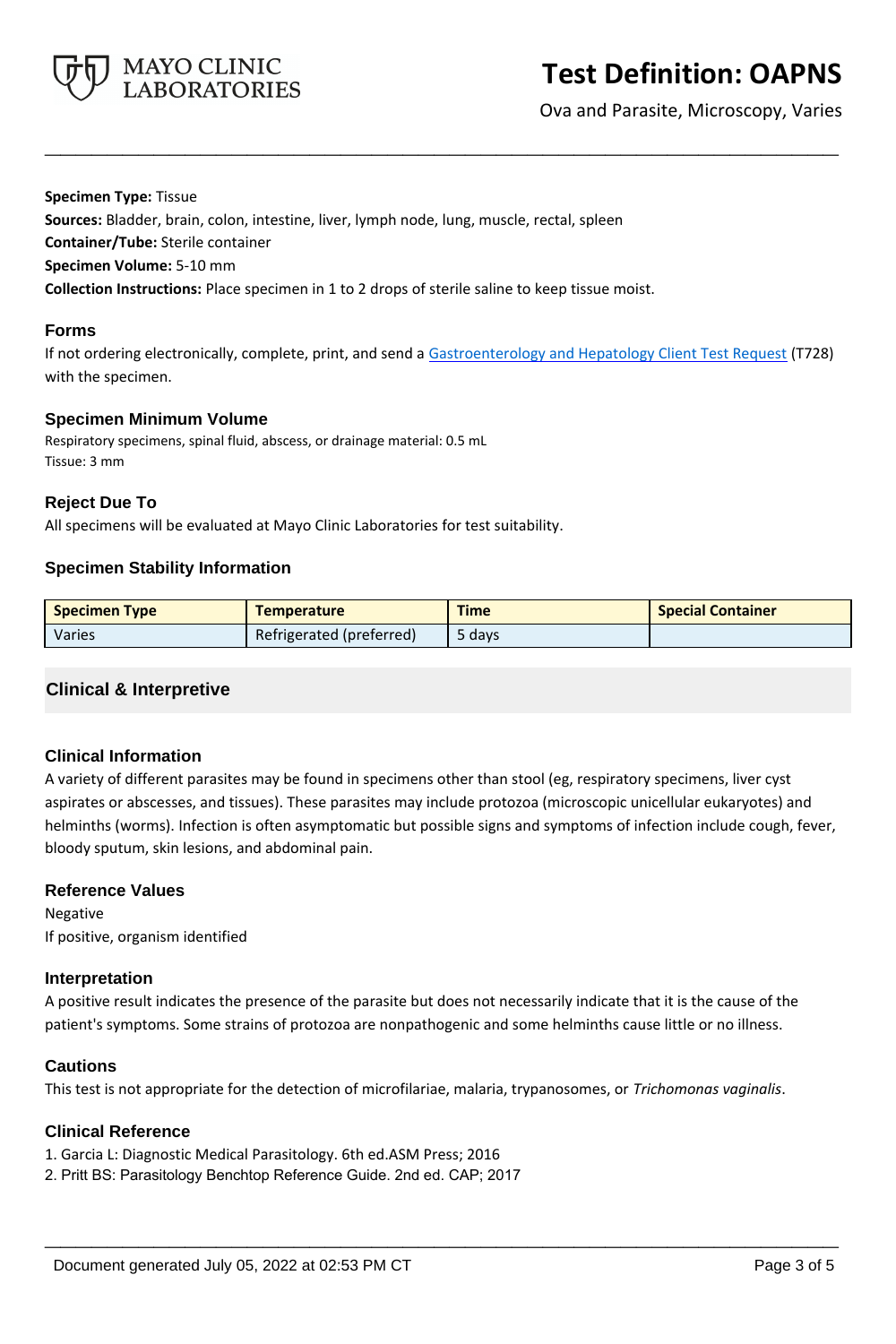

Ova and Parasite, Microscopy, Varies

## **Performance**

#### **Method Description**

Different specimen sources may potentially harbor different types of parasites. A portion of the submitted specimen, depending on the type of specimen and what organism may be specifically suspected, may be examined by direct wet prep slide, tease or touch prep slides, concentrated for wet prep exam, or stained by trichrome stain, Ecostain, or Giemsa stain.(Unpublished Mayo method)

**\_\_\_\_\_\_\_\_\_\_\_\_\_\_\_\_\_\_\_\_\_\_\_\_\_\_\_\_\_\_\_\_\_\_\_\_\_\_\_\_\_\_\_\_\_\_\_\_\_\_\_**

**PDF Report**

No

**Day(s) Performed** Monday through Friday

**Report Available** 4 to 5 days

**Specimen Retention Time** 7 days

**Performing Laboratory Location** Rochester

## **Fees & Codes**

#### **Fees**

- Authorized users can sign in to [Test Prices](https://www.mayocliniclabs.com/customer-service/client-price-lookup/index.html?unit_code=OAPNS) for detailed fee information.
- Clients without access to Test Prices can contact [Customer Service](http://www.mayocliniclabs.com/customer-service/contacts.html) 24 hours a day, seven days a week.
- **Prospective clients should contact their Regional Manager. For assistance, contact [Customer Service.](http://www.mayocliniclabs.com/customer-service/contacts.html)**

## **Test Classification**

This test was developed, and its performance characteristics determined by Mayo Clinic in a manner consistent with CLIA requirements. This test has not been cleared or approved by the US Food and Drug Administration.

## **CPT Code Information**

87015-Concentration (any type), for infectious agents (if applicable)

87209-Smear, primary source with interpretation; complex special stain (eg, trichrome, iron hematoxylin) for ova and parasites (If applicable)

**\_\_\_\_\_\_\_\_\_\_\_\_\_\_\_\_\_\_\_\_\_\_\_\_\_\_\_\_\_\_\_\_\_\_\_\_\_\_\_\_\_\_\_\_\_\_\_\_\_\_\_**

87210-Wet mount for infectious agents (if applicable)

87207-Smear, primary source, with interpretation; special stain for inclusion bodies or intracellular parasites (if applicable)